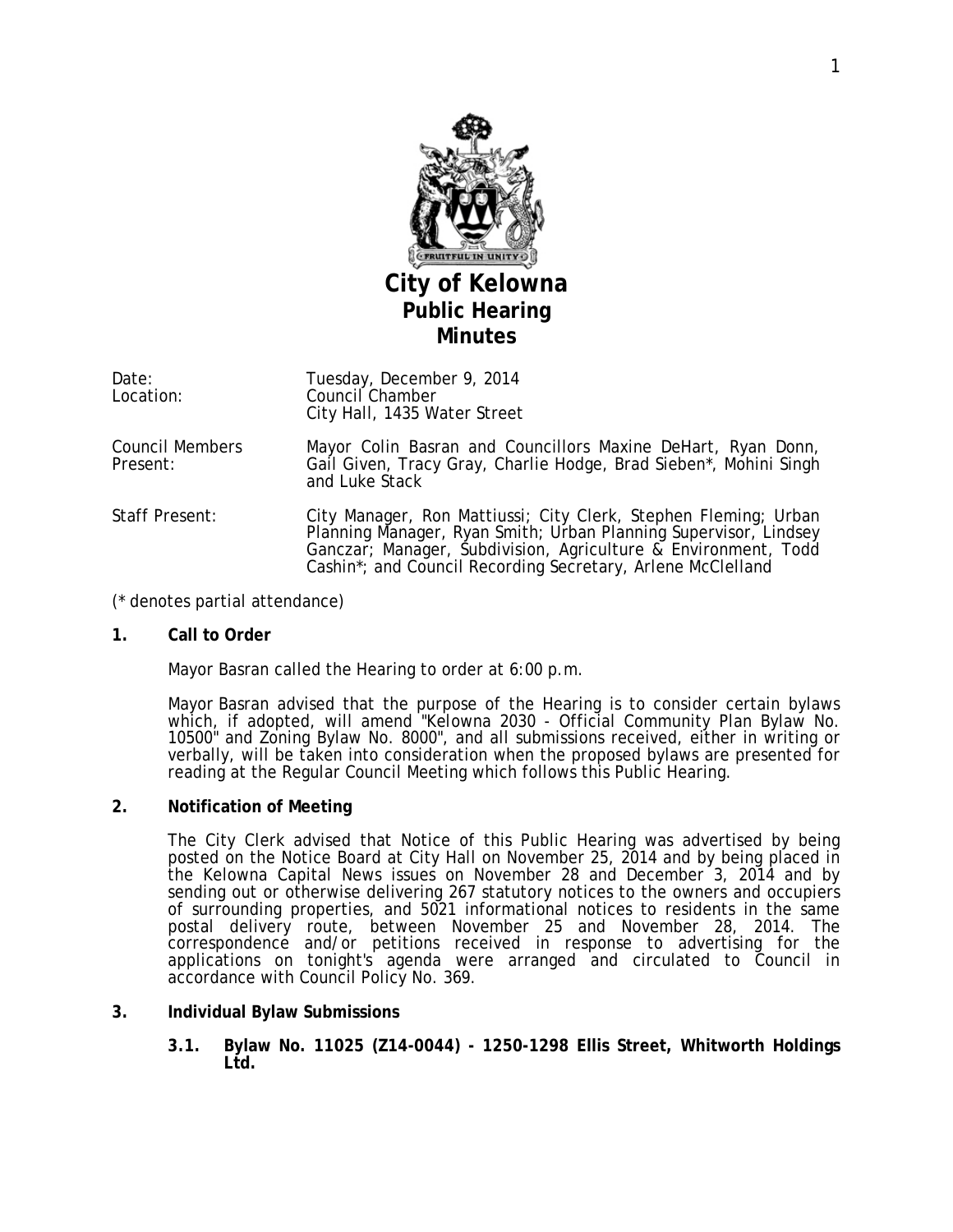Councillor Sieben declared a conflict of interest as a family member is the Applicant and departed the meeting at 6:04 p.m.

Staff:

- Displayed a PowerPoint presentation summarizing the application.

The City Clerk advised that the following correspondence and/or petitions had been received:

Stacy Lynn Zeman, Bowes Street Letters of Support Robin Durrant, Poplar Point Drive Randy & Traci Scott, Ellis Street Jacqueline Jones, Abbott Street James B. Ramsay, St. Paul Street Jim Meiklejohn – Meiklejohn Architects Inc, Bernard Avenue Shanna & Ryan Whittle, Clement Avenue Jean & Gavin Hamilton, Ellis Street Barbie & Ken Ross, Manhattan Drive Keith Crigger, Sunview Dr. West Kelowna Ken Webster, Ellis Street

Mayor Basran invited the applicant or anyone in the public gallery who deemed themselves affected to come forward, followed by comments of Council.

Kyle Nixon, Curlew Drive, Applicant

- Spoke to his passion of hospitality service and referenced the package Council had received.
- Available to answer questions.

There were no further comments.

**3.2. Bylaw No. 11026 (TA14-0019) - Proposed Zoning Bylaw Text Amendment, C3, C6 and C10 Zones**

Staff:

Displayed a PowerPoint presentation summarizing the application and responded to questions from Council.

The City Clerk advised that no correspondence and/or petitions had been received.

Mayor Basran invited the applicant or anyone in the public gallery who deemed themselves affected to come forward, followed by comments of Council.

There were no further comments.

Councillor Sieben rejoined the meeting at 6:16 p.m.

**3.3. Bylaw No. 11027 (OCP14-0019) & Bylaw No. 11028 (Z14-0036) - (W of) Mountainside Drive, Cedar Creek Developments Ltd.**

Staff:

Displayed a PowerPoint presentation summarizing the application and responded to questions from Council.

The City Clerk advised that the following correspondence and/or petitions had been received:

Michelle Hilts, Ptarmigan Street Letters of Opposition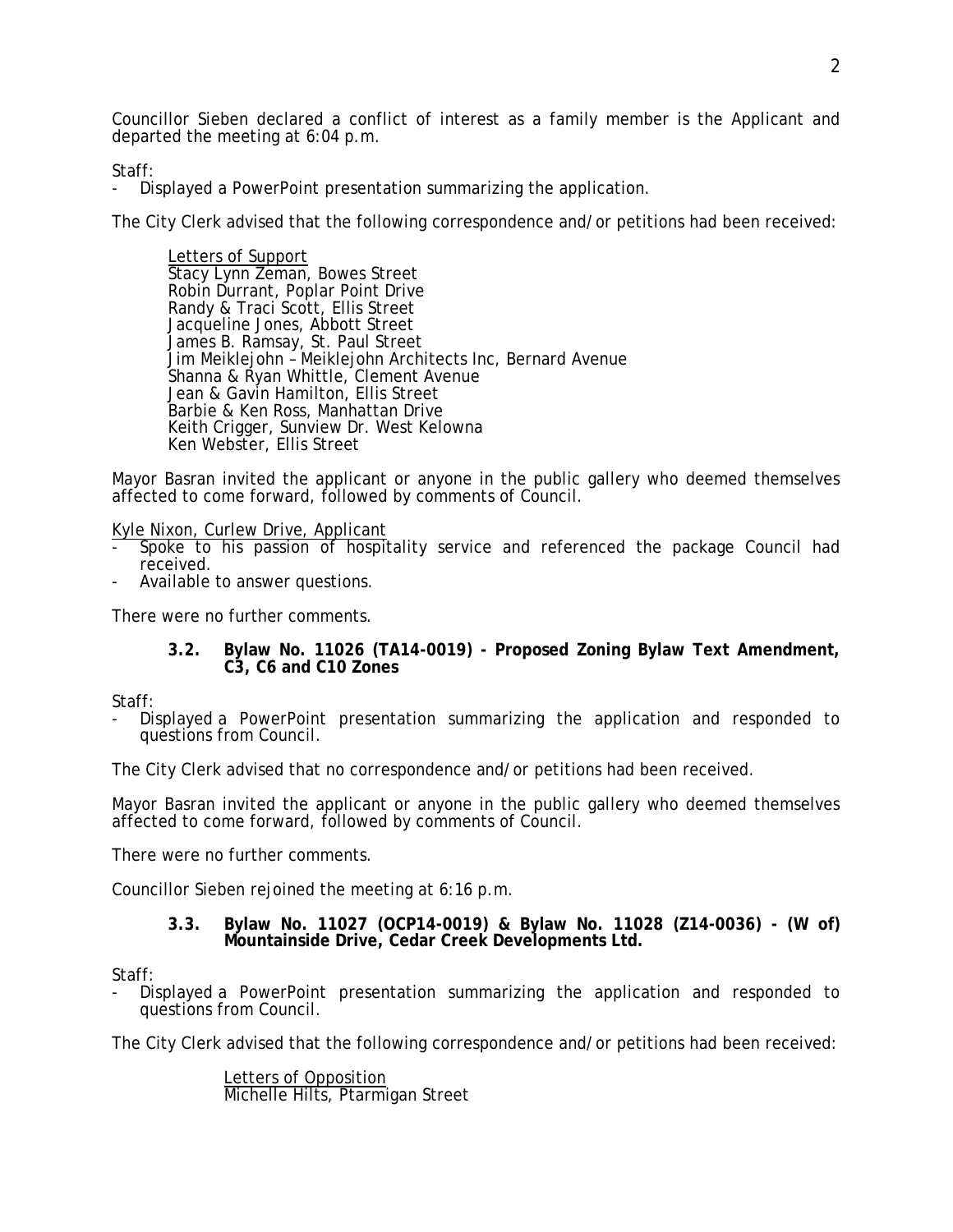Paul Durose, Curlew Drive Andrew Jirasek, Ptarmigan Street

Mayor Basran invited the applicant or anyone in the public gallery who deemed themselves affected to come forward, followed by comments of Council.

Dave Lange, Land Manager for Applicant

- Acknowledged that the report given by staff was very comprehensive.
- Engineering report noted there is no water issue in this area.
- Traffic will be diminished by this proposal.
- Responded to questions from Council.

## Gallery:

Paul Durose, Curlew Drive

- Resident of Kelowna for 46 years.<br>Raised concern with traffic impact.
- 
- The upper Mission area is reaching traffic capacity and a thorough traffic review should be undertaken.

### Staff:

- The Area Sector Plan had taken the development of these parcels into consideration.
- An Official Community Plan review is scheduled for 2017 and that would be the time for an area traffic review.

There were no further comments.

### **3.4. Bylaw No. 11029 (OCP14-0021) & Bylaw No. 11030 (Z14-0041) - 5505 Chute Lake Road, Calcan Investments Ltd.**

Staff:

- Displayed a PowerPoint presentation summarizing the application.

The City Clerk advised that the following correspondence and/or petitions had been received:

Michelle Laabs, Quilchena Drive Letters of Opposition Michelle Hilts, Ptarmigan Street Paul Durose, Curlew Drive Andrew Jirasek, Ptarmigan Street

Mayor Basran invited the applicant or anyone in the public gallery who deemed themselves affected to come forward, followed by comments of Council.

David Lange, Land Manager for Applicant

- Spoke to the merits of the application and responded to questions from Council.

There were no further comments.

## **3.5. Bylaw No. 11031 (OCP14-0015) - 1501 & 1511 Tower Ranch Drive and 2160 Tower Ranch Boulevard**

Staff:

- Displayed a PowerPoint presentation summarizing the application.

The City Clerk advised that no correspondence and/or petitions had been received.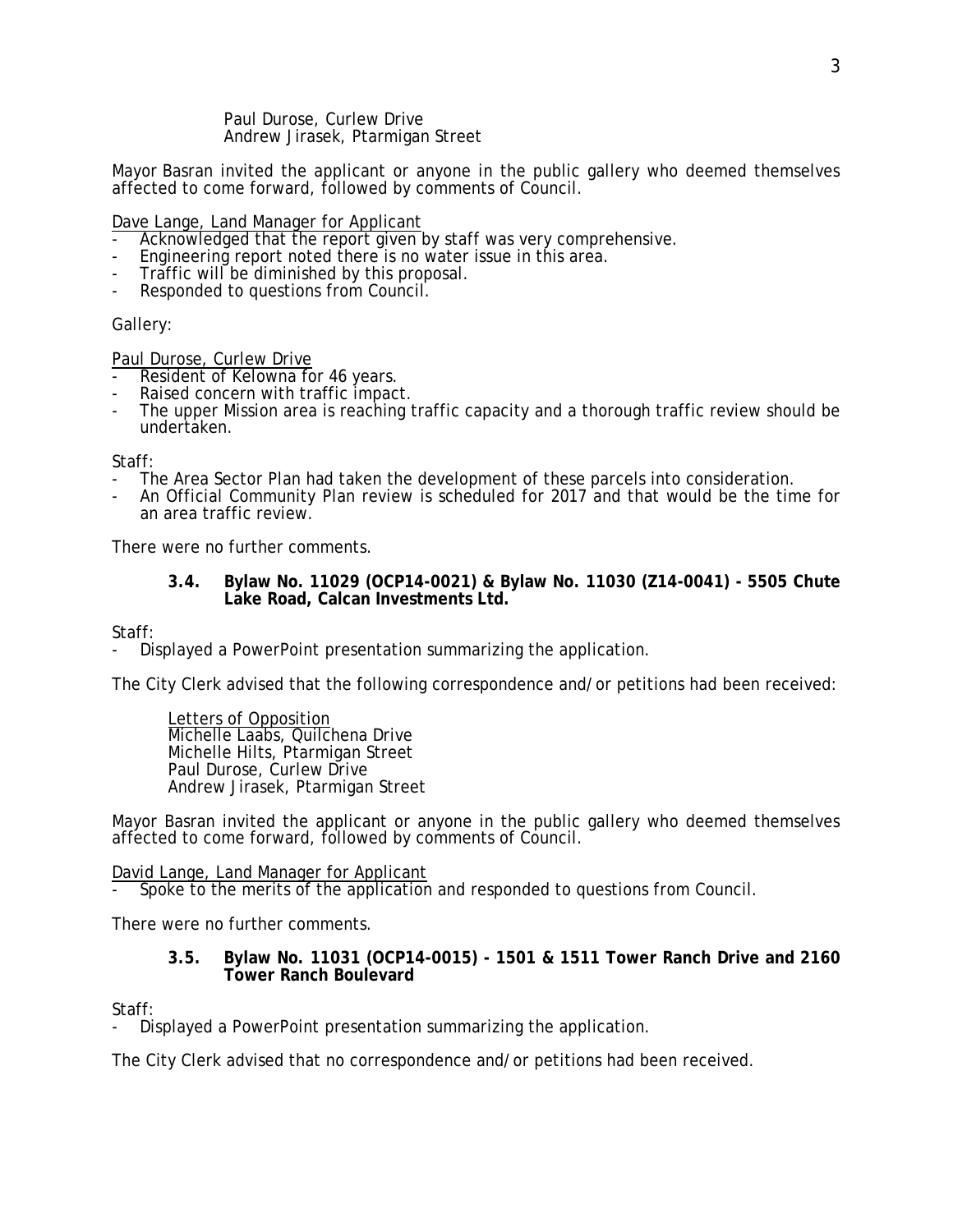Mayor Basran invited the applicant or anyone in the public gallery who deemed themselves affected to come forward, followed by comments of Council.

## Davin Shillong, MMM Group, Applicant

- Staff did a good with their presentation and have nothing further to add.
- Responded to questions from Council.

## Gallery:

## David Cullen, CTQ Consultants

- Representing neighbouring Golf Course lands.
- Trying to determine if some changes will be forced onto the golf course zone.<br>- Raised concern with the pond area.<br>- Raised concern with pump house that supplies irrigation to golf course land.
- 
- 
- Want to ensure that elements affecting the golf course are being addressed.

- Davin Shillong, Applicant<br>- Advised that the pond is in a protective area and there will be a covenant placed for a no<br>build area.
- Confirmed the owner has been communicating with the golf course and will work to address any issues.

### Staff:

- Confirmed the riparian setbacks for both streams is 15 meters.

There were no further comments.

## **3.6. Bylaw No. 11032 (OCP14-0011) & Bylaw No. 11033 (Z14-0026) - 1280 Glenmore Drive, 561655 B.C. Ltd.**

Staff:

- Displayed a PowerPoint presentation summarizing the application and clarified that 5 properties are impacted by the proposed restrictive covenant not 9 as indicated in the report.
- Responded to questions from Council.

The City Clerk advised that the following correspondence and/or petitions had been received:

Janice Loukras, Blondeaux Crescent Letters of Concern Joy & Greg Hlady, Glengarry Street Doug & Dana Howe, Glenmore Drive

Leslie Joy Paisance, Mountainview Street Letters of Opposition Bob Purdy, Glenmore Drive Earl & Mary Wozny, Mountainview Street Daniel Bjur, Glenmore Drive Michael, James & Alice McKee, Glenmore Drive Daniel & Karin Turner, Glenella Place Jennifer & Derril McKenzie, Mountainview Street 43 name petition in Opposition

Mayor Basran invited the applicant or anyone in the public gallery who deemed themselves affected to come forward, followed by comments of Council.

Randy Therrien, Nishi Court, Owner/Applicant

Spoke to Planning staff at great length to determine a reasonable plan over the past several months with various amendments.